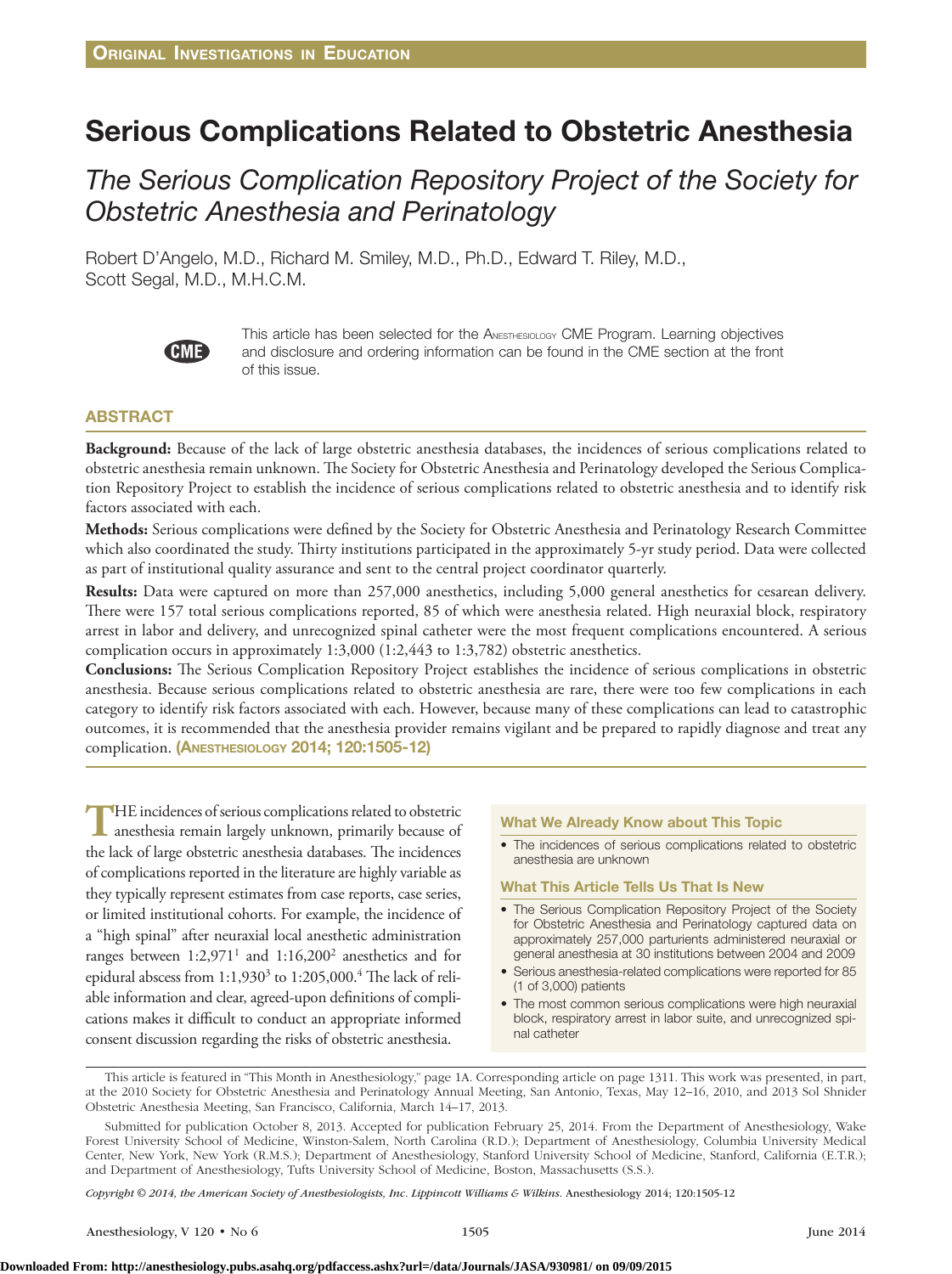A large comprehensive database that systematically captures delivery statistics and tracks complications is necessary to produce accurate estimations of the incidence of complications. A database and reporting system that also captures information on the clinical events and outcomes associated with each serious complication has the potential to improve patient safety if the risk factors associated with each complication are identified and reported in the form of practice advisories or guideline recommendations. The Society for Obstetric Anesthesia and Perinatology (SOAP) created the **S**erious **Co**mplication **Re**pository (SCORE) Project primarily to establish the incidence of serious complications related to obstetric anesthesia and secondarily to identify risk factors associated with each complication.

## Materials and Methods

Serious obstetric anesthesia complications to be tracked in the SCORE Project were defined by the SOAP Research Committee as: maternal death (whether or not caused by anesthesia), cardiac arrest (whether or not caused by anesthesia), epidural abscess or meningitis, epidural hematoma, serious neurologic injury (any central nervous system or peripheral injury requiring neuroimaging or a consultation), aspiration (documented radiologic findings consistent with clinical event), failed intubation, high neuraxial block (necessitating intubation or conversion to general anesthesia), anaphylaxis, and respiratory arrest in labor and delivery. The Section on Obstetric Anesthesia at the Wake Forest University School of Medicine was selected as the primary sponsor institution and central repository for data collection. After legal and Institutional Review Board approval, which included waiver of informed consent, institutional participation criteria and study goals were distributed to the entire SOAP membership *via* e-mail to recruit centers for reporting. Participation in the SCORE Project was limited to institutions that had established quality assurance programs that could reliably capture information on delivery statistics, anesthesia usage, serious complications, and details specific to each complication.

Thirty institutions participated in the study (see Acknowledgements); however, enrollment was open and institutions came on-line at various times throughout the study duration if and when criteria for enrollment and reporting were met. Institutional Review Board approval from each institution was obtained per local Institutional Review Board requirements. Data were collected through each participating institution's quality assurance program and faxed to the central repository at Wake Forest University quarterly using a standardized clinical data reporting form and complication description forms (CDFs) specific for each complication. The clinical data reporting form included information on the dates covered in the report, number and mode of deliveries during the time period, anesthesia technique usage, failed regional anesthesia that required an alternate technique for cesarean delivery, patients diagnosed with a postdural puncture headache, epidural blood patches (EBPs), repeat

EBP, and the number of serious complications as defined by SCORE. The number of forms faxed each quarter was variable: the clinical data reporting form was the only form faxed when no serious complications occurred during the reporting quarter. Otherwise, one CDF was faxed for each serious complication reported during the quarter and included information specific to each complication. For example, a high neuraxial block CDF included information on where the event took place, timing of symptom onset in relation to the neuraxial anesthetic administration, patient risk factors, anesthetic type and administration techniques, drugs administered, and outcome. Only deidentified patient information was included in the faxed forms.

The data were collated, pooled, and entered into the database quarterly from October 1, 2004 to June 30, 2009 by one of the investigators. Each CDF was independently reviewed by the four investigators and every complication was assigned one of three rankings: anesthesia related, possibly anesthesia related, or not anesthesia related. A majority three of four or four of four agreement was necessary for classification. Complications that did not have majority agreement were reviewed by a fifth member of the SOAP Research Committee.

## *Statistical Analysis*

Data intervals were analyzed using SAS 9.2 (SAS Inc., Cary, NC). Delivery, anesthesia technique, EBP, and high spinal statistics are reported as actual counts and percentages, cardiac arrests and maternal mortality statistics are reported as actual counts, and complications and postdural puncture headache are reported as actual counts as well as incidence with exact 95% CIs. To compare proportions of complications and deliveries across centers, data from each institution were converted to complications per 10,000 deliveries and the mean ± SD were estimated. To compare variations in proportions across years, the number of deliveries and complications for each year were converted to complications per 10,000 deliveries and the exact 95% CIs were estimated and compared.

## **Results**

Thirty institutions provided data on more than 307,000 deliveries and 157 complications. The number of deliveries per year at participating institutions ranged from 1,000 to 10,000 with a mean  $\pm$  SD of  $4,247\pm2,568$ . Deliveries, complications, complication per delivery ratios, complications per 10,000 deliveries with exact 95% CI, and the number of centers that participated in the SCORE Project each year are reported in table 1. There was no difference in total deliveries, complications, and the number of participating centers reported each year of the study. No institution contributed more than 11.6% of the total deliveries or 15.9% of the complications. Twenty-three (77%) participating institutions reported complications; however, the seven institutions that reported no complications also contributed relatively few deliveries to the database: 15,101 (range, 237 to 3,661) or 4.9% of total deliveries. When converted to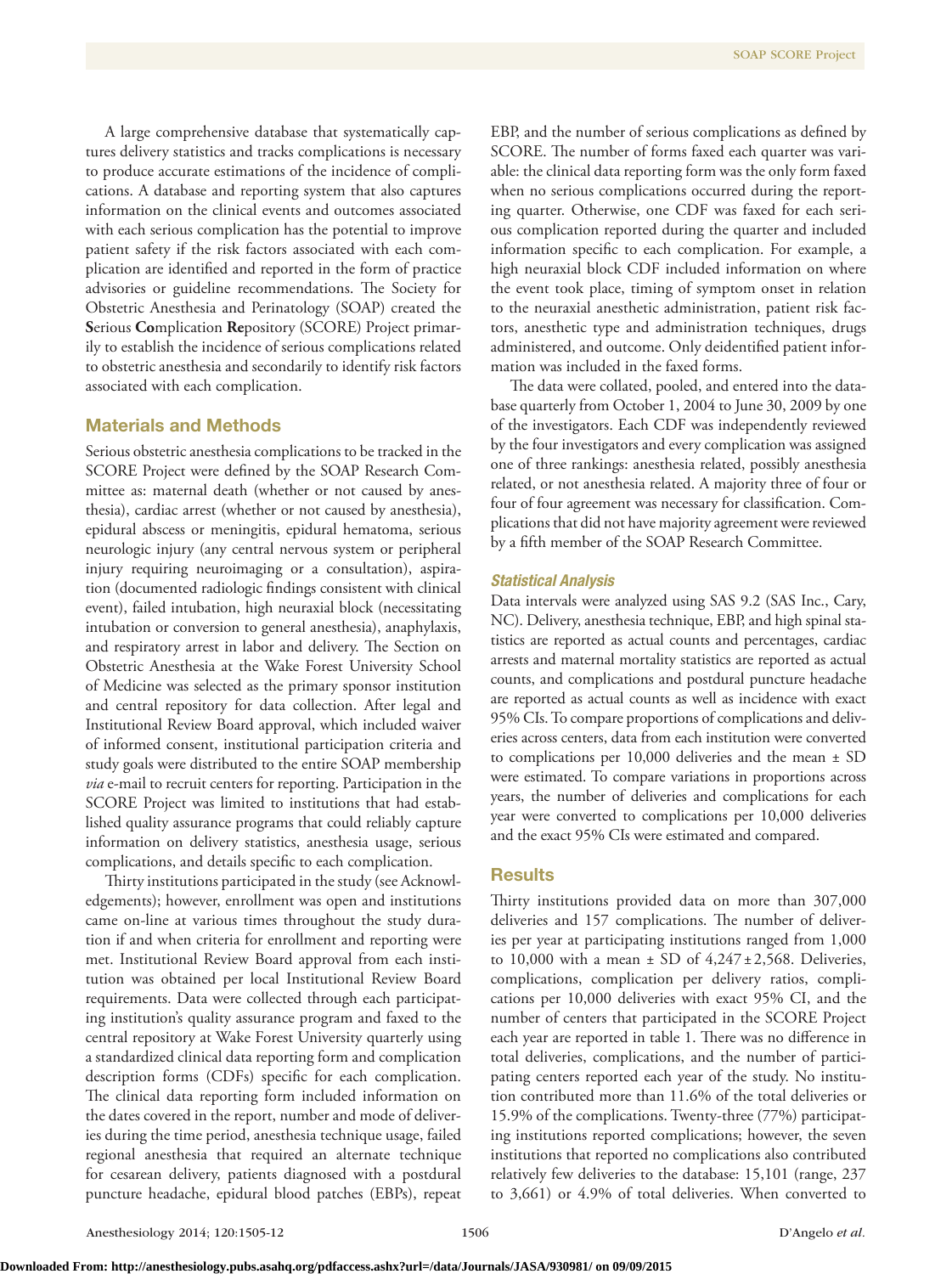| Year           | <b>Deliveries</b> | Complications | Complication/Deliveries | Complications per 10,000<br>Deliveries (Exact 95% CI)* | No. of Centerst |
|----------------|-------------------|---------------|-------------------------|--------------------------------------------------------|-----------------|
|                | 54.021            | 31            | 1:1,743                 | $5.7(4.1 - 8.1)$                                       | 21              |
| 2              | 61,537            | 40            | 1:1,538                 | $6.5(4.8-8.9)$                                         | 20              |
| 3              | 58.628            | 29            | 1:2.022                 | $5.0(3.5 - 7.1)$                                       | 19              |
| $\overline{4}$ | 67.769            | 32            | 1:2.118                 | $4.7(3.4 - 6.7)$                                       | 19              |
| 5 <sup>±</sup> | 65,532            | 25            | 1:2,621                 | $3.8(2.6 - 5.6)$                                       | 17              |
|                | 307,495           | 157           | 1:1,959                 | $5.1(4.4 - 6.0)$                                       | 30              |

Table 1. Delivery Totals, Complications, Complication Ratios, and Number of Participating Centers per Year

\* No significant difference among groups when comparing complications per 10,000 deliveries ratios during each year of the study. † Total number of institutions that participated in the Serious Complication Repository (SCORE) Project was 30; however, only 10 institutions participated in the entire 5 yr. ‡ Data collected for only three quarters during year 5 (the study was stopped after 19 quarters).

| Table 2. |  |  |  | Delivery Statistics and Anesthetic Technique Usage |  |  |
|----------|--|--|--|----------------------------------------------------|--|--|
|----------|--|--|--|----------------------------------------------------|--|--|

| Variable                                                        | Totals  | Percentages                       |
|-----------------------------------------------------------------|---------|-----------------------------------|
| <b>Total deliveries</b>                                         | 307,495 |                                   |
| Total anesthetics                                               | 256,795 | 83.5% of total<br>deliveries      |
| Vaginal deliveries                                              | 211,368 | 68.7% of total<br>deliveries      |
| Neuraxial anesthetics for<br>vaginal delivery                   | 160,668 | 76.0% of vaginal<br>deliveries    |
| Epidural technique                                              | 100,828 | 62.8%                             |
| Combined spinal epidural<br>technique                           | 59,027  | 36.7%                             |
| Spinal technique                                                | 359     | 0.2%                              |
| Continuous spinal<br>catheter technique                         | 454     | 0.3%                              |
| Cesarean deliveries                                             | 96,127  | 31.3% of total<br>deliveries      |
| Neuraxial anesthetics for<br>cesarean delivery                  | 90,795  | 94.4% of neuraxial<br>anesthetics |
| Spinal technique                                                | 34,323  | 37.8%                             |
| Epidural technique                                              | 30,632  | 33.7%                             |
| Combined spinal epidural<br>technique                           | 25,607  | 28.2%                             |
| Continuous spinal<br>catheter technique                         | 233     | 0.3%                              |
| General anesthesia                                              | 5,332   | 5.6% of cesarean<br>deliveries    |
| No. of failed neuraxial<br>anesthetics for<br>cesarean delivery | 1,522   | 1.7%                              |

complications per 10,000 deliveries, the variation across the 30 participating institutions was as follows:  $min = 0$ , max = 11.5, mean  $\pm$  SD = 4.74 $\pm$ 3.78.

Data were collected on approximately 257,000 patients in whom neuraxial or general anesthesia was administered for delivery. Delivery statistics and anesthesia technique usage for vaginal and cesarean deliveries are reported in table 2. Neuraxial anesthesia was used in 76% of vaginal deliveries and 94.4% of cesarean deliveries. The incidence of failed neuraxial anesthesia that required an alternate technique for cesarean delivery was 1.7%.

Postdural puncture headache and EBP statistics are reported in table 3. The percentage of patients who developed a postdural puncture headache after receiving a

Table 3. Postdural Puncture Headache and Epidural Blood Patch Statistics

| Variable                                     | Totals  | Percentage                                     | Incidence<br>(95% CI)    |
|----------------------------------------------|---------|------------------------------------------------|--------------------------|
| Known dural<br>punctures*                    | 115,070 |                                                |                          |
| Total neuraxial<br>anesthetics†              | 237,437 |                                                |                          |
| No. of<br>postdural<br>puncture<br>headaches | 1,647   | $0.7\%$ of all<br>neuraxial<br>anesthetics     | 1:144‡<br>(1:137, 1:151) |
| No. of epidural<br>blood<br>patches          | 917     | 55.7% of<br>postdural<br>puncture<br>headaches |                          |
| Repeat<br>epidural<br>blood<br>patches       | 98      | 10.7% of<br>epidural<br>blood<br>patches       |                          |

\* Includes spinal, combined spinal epidural, and continuous spinal anesthetics. The incidence of "wet tap" or dural puncture with the epidural needle was not tracked in the database. † The total neuraxial anesthetics listed above are from institutions that provided statistics on postdural puncture headache and epidural blood patch. Not all institutions tracked these variables as part of quality assurance.  $\pm$  The risk of postdural puncture headache from all neuraxial anesthetic techniques, including epidural anesthesia.

neuraxial anesthetic was 0.7%. Fifty-five and seven-tenth percentage of patients with a postdural puncture headache received an EBP and 10.7% of these patients required a second EBP. The SCORE Project was not designed to track the incidence of inadvertent dural punctures with epidural needles.

The number, incidence, and exact 95% CIs for serious complications are listed in table 4. There were 157 total complications, 85 of which were anesthesia related. During scoring of the complications, there was complete agreement by the reviewers (four of four) with 127 (80.9%) complications, three of four agreement with 26 (16.6%) complications, and four (2.5%) of the complications were reviewed by a fifth reviewer due to a 2/2 tie. Eighty-five complications were categorized as anesthesia related, 9 as possibly anesthesia related, and 63 as nonanesthesia related. The nine complications listed as possibly anesthesia related were not included as anesthesia-related complications in table 4 and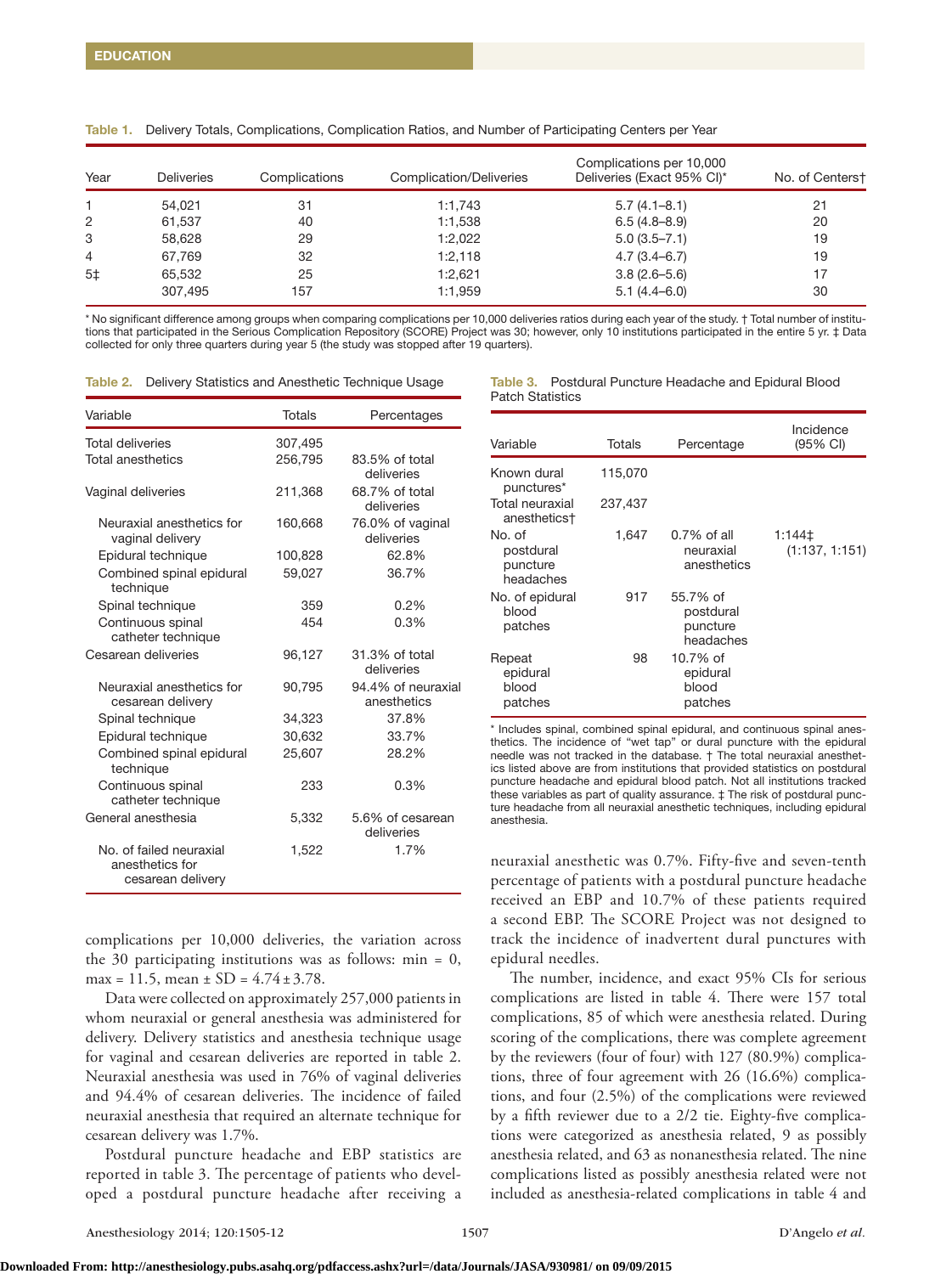| Serious Complication              | Totals | Incidence | 95% CI                | Anesthesia<br>Related | Incidence | 95% CI                 |
|-----------------------------------|--------|-----------|-----------------------|-----------------------|-----------|------------------------|
| Maternal death                    | 30     | 1:10,250  | 1:7,180, 1:15,192     | 0                     |           |                        |
| Cardiac arrest                    | 43†    | 1:7,151   | 1:5,319, 1:9,615      | 2                     | 1:128,398 | 1:35,544, 1:1,060,218  |
| Myocardial infarction             | 2      | 1:153,748 | 1:42,562, 1:1,269,541 | 2                     | 1:128,398 | 1:35,544, 1:1,060,218  |
| Epidural abscess/meningitis       | 4      |           |                       | 4                     | 1:62,866  | 1:25,074, 1:235,620    |
| Epidural hematoma                 |        |           |                       |                       | 1:251,463 | 1:46,090, 1:10,142,861 |
| Serious neurologic injury         | 27     | 1:11.389  | 1:7,828, 1:17,281     |                       | 1:35,923  | 1:17,805, 1:91,244     |
| Aspiration                        | 0      |           |                       | 0                     |           |                        |
| Failed intubation                 | 10     |           |                       | 10                    | 1:533     | 1:290, 1:971           |
| High neuraxial block              | 58     |           |                       | 58‡                   | 1:4.336   | 1:3,356, 1:5,587       |
| Anaphylaxis                       | $5\%$  | 1:61.499  | 1:26,353, 1:189,403   | 0                     |           |                        |
| Respiratory arrest in labor suite | 25     | 1:8,455   | 1:5,714, 1:12,500     | 16                    | 1:10,042  | 1:6,172, 1:16,131      |
| Unrecognized spinal catheter      | 14     |           |                       | 14                    | 1:15.435  | 1:9,176, 1:25,634      |
| Total                             | 157    | 1:1,959   | 1:1,675, 1:2,294      | 85#                   | 1:3,021   | 1:2,443, 1:3,782       |

#### Table 4. Incidence of Serious Complications'

\* The incidence and 95% CI are listed only once when solely related to anesthesia. † Fourteen cardiac arrests did not result in maternal death. ‡ Also includes high blocks on labor and delivery that resulted in respiratory arrests from local anesthetic administration. § The medications associated with anaphylaxis were administered by anesthesia personnel but were not anesthesia medications. ‖ There were 157 total serious complications; however, some complications are listed in more than one category. # There were 85 anesthesia-related serious complications; however, some complications are listed in more than one category.

Table 5. Causes of Maternal Death

| Causes*                     | Number         |  |
|-----------------------------|----------------|--|
| Hemorrhage                  | 10             |  |
| Preexisting cardiac disease | 5              |  |
| Hypertension                | 3              |  |
| Amniotic fluid embolism     | 3              |  |
| Pulmonary embolism          | 2              |  |
| Anaphylaxis                 | 2              |  |
| Cocaine                     | $\overline{2}$ |  |
| Infection/sepsis            | 2              |  |
| Unreported cause            |                |  |
| Total                       | 30             |  |

\* Each patient is listed in only one category although many can easily be listed in multiple categories; for example, depending on the clinical presentation, an amniotic fluid embolism can also be categorized into cardiac arrest and hemorrhage categories.

were as follows: five neurologic complications, one cardiac arrest, and three maternal deaths. The most frequent serious complication encountered secondary to neuraxial anesthesia was high neuraxial block, which occurred in 1 of every 4,336 anesthetics. No cases of aspiration of gastric contents related to general anesthesia during cesarean delivery were reported; however, 1 of every 533 general anesthetics resulted in failed intubation. There were two cardiac arrests that were related to anesthesia. One involved the intravenous administration of local anesthetic during a transversus abdominis plane block, which was successfully treated with lipid emulsion. The other arrest was related to hypoxemia from a high neuraxial block in a morbidly obese patient. Both patients survived. The drugs associated with anaphylaxis were: ampicillin, cefazolin, latex, and metoclopramide. In a fifth case, the identity of the drug that resulted in anaphylaxis and maternal death was never identified.

The causes of maternal death are listed in table 5. Hemorrhage and preexisting cardiac disease were the leading causes of death. Causes of hemorrhage include: two cases of postpartum disseminated intravascular coagulation, two cases of disseminated intravascular coagulation secondary to infection, two cases of amniotic fluid embolism, two cases of ruptured thoracic aneurism, and single cases of complete placenta previa, placenta accreta, uterine arteriovenous malformation, and preexisting thrombocytopenia purpura. All five patients with preexisting cardiac disease had cardiomyopathy: two associated with systemic lupus erythematosus, two with peripartum cardiomyopathy, and the last associated with chemotherapy previously administered to treat breast cancer. Cesarean was the mode of delivery for 85% of patients who experienced maternal death.

The causes of cardiac arrest and the number of patients who survived resuscitation are listed in table 6. Hemorrhage, preexisting cardiac disease, and amniotic fluid embolism were the leading causes of cardiac arrest. Fourteen patients (32.6%) with cardiac arrest survived, 12 of whom made full recoveries and two who experienced permanent neurologic impairment secondary to anoxic encephalopathy. Cesarean was the mode of delivery for 88% of patients who experienced cardiac arrest.

The characteristics associated with high neuraxial anesthetics are listed in table 7. A majority of patients who developed a high neuraxial block from spinal and epidural anesthesia had known risk factors, the most frequent of which were obesity and the administration of spinal anesthetic after a failed epidural anesthetic. Ninety-three percent of unrecognized spinal catheters that resulted in a high neuraxial block occurred in the labor suite as opposed to the operating room, at a rate of 1 in every 12,297 labor epidurals (exact 95% CI, 1:7,194 to 1:20,842).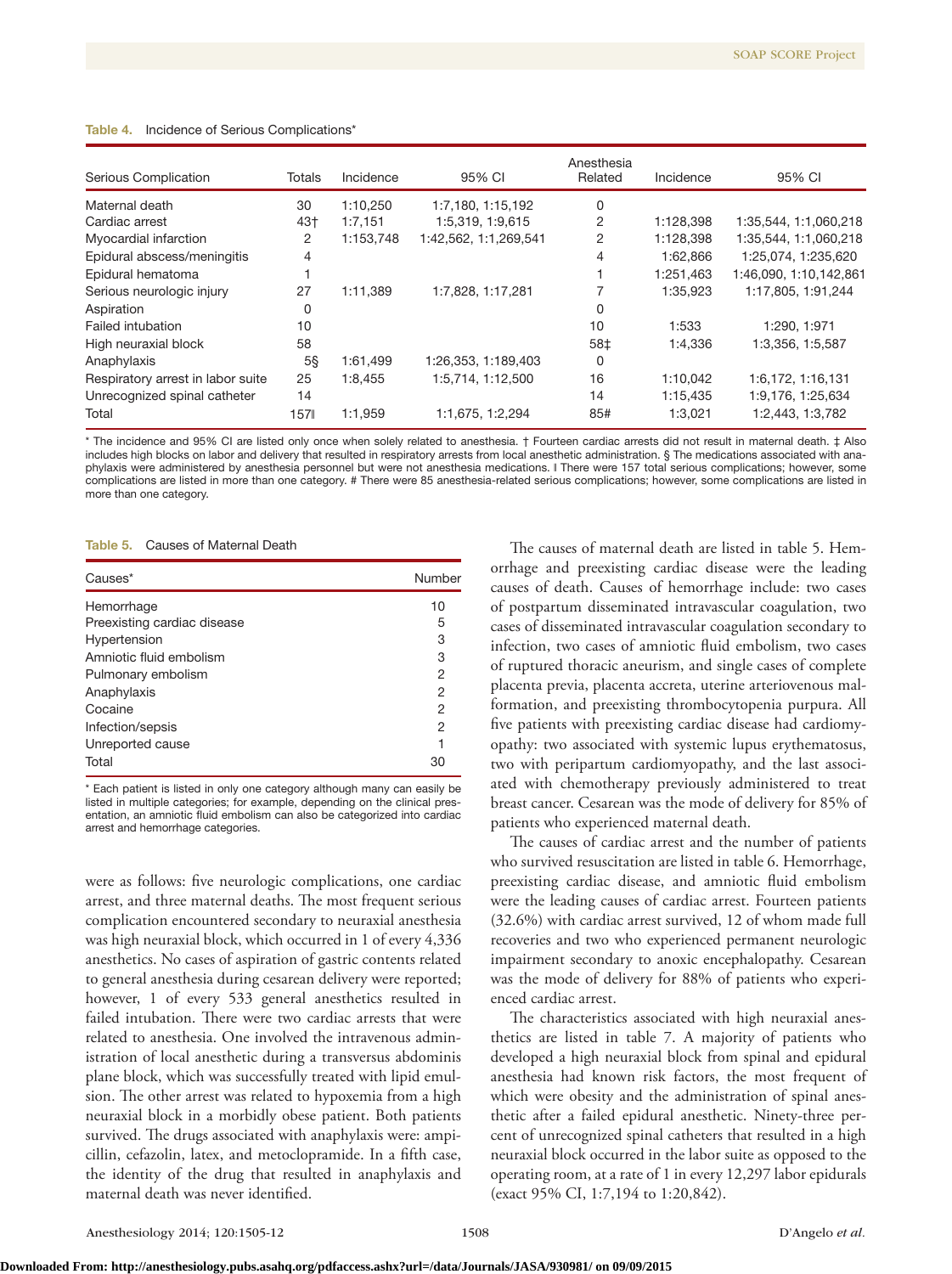## Table 6. Causes of Cardiac Arrest

| Causes*                     | Number | Survived<br>Resuscitation |
|-----------------------------|--------|---------------------------|
| Hemorrhage                  | 12     | З                         |
| Preexisting cardiac disease |        | 2                         |
| Amniotic fluid embolism     |        | З                         |
| Anaphylaxis                 | З      |                           |
| Pulmonary embolism          | З      | n                         |
| Hypoxia                     | 2      | 2                         |
| Cocaine                     | 2      | n                         |
| Intracranial hemorrhage     | 2      | n                         |
| Infection/sepsis            | 2      |                           |
| Local anesthetic toxicity   |        |                           |
| Hyperkalemia                |        |                           |
| Air embolism                |        |                           |
| Total                       | 43     | 14 (32.6%)                |

Each patient is listed in only one category although many can easily be listed into multiple categories; for example, depending on the clinical presentation, an amniotic fluid embolism can also be categorized into hemorrhage, anaphylaxis, and infection categories.

Table 7. Characteristics Associated with High Neuraxial **Anesthetics** 

| Variable                                             | Number      |
|------------------------------------------------------|-------------|
| Total high neuraxial anesthetics                     | 58          |
| Associated technique                                 |             |
| Spinal                                               | 23 (40%)    |
| Epidural                                             | 21 (36%)    |
| Unrecognized spinal catheter                         | 14 (24%)    |
| Occurred in labor suite                              | 13          |
| During cesarean delivery                             |             |
| Risk factors                                         | 38/44 (86%) |
| Obesity                                              | 18          |
| Spinal technique after failed epidural<br>anesthesia | 12          |
| Height $<$ 60 inches                                 | 4           |
| Epidural after wet tap                               | 3           |
| Spinal deformity                                     | 1           |

## **Discussion**

The primary objective of the SCORE Project, to establish the incidences of serious complications related to obstetric anesthesia, was achieved with a reasonable degree of certainty. In contrast, there were too few serious complications in each category captured during the approximately 5-yr study period to identify associated risk factors. Because of the rarity of these events, the study was underpowered to capture significant numbers of serious complications. Therefore, although it is not possible to create evidencebased practice advisories from the SCORE Project findings, the results can be used to guide discussions involving informed consent and to make practical recommendations. For example, the most common serious complication

reported in the study was high neuraxial block necessitating intubation, which occurred in 1 of every 4,336 regional anesthetics (table 4). This finding further supports guidelines recommending the ready availability of emergency airway equipment in obstetric settings.\* In addition, spinal anesthesia after a failed epidural anesthetic in patients with an anticipated difficult airway should be considered with caution, especially considering that more than 25% of high neuraxial blocks occurred in this relatively unusual clinical context, implying that the incidence in that context may be relatively high.

Despite the limited information regarding risk factors, the SCORE Project represents the most comprehensive database to date assessing complications in the subspecialty of obstetric anesthesia. For example, in contrast to the extreme ranges for epidural abscess reported in the literature ranging from  $1:1,930<sup>3</sup>$  to  $1:205,000<sup>4</sup>$ , the incidence of epidural abscess in the SCORE Project was 1:62,866 and likely represents the most realistic estimate available.

It is reassuring that serious complications related to anesthesia occur so rarely in the obstetric population. A number of changes in obstetric anesthesia practice in recent decades have improved patient safety; arguably, the two most important are the nearly universal use of dilute local anesthetic solutions during labor and the increased use of neuraxial anesthesia during labor and for cesarean delivery.5 There was only one instance of cardiac arrest associated with intravascular injection of local anesthetic (and that was not a neuraxial anesthetic) and no instances of aspiration of gastric contents, historically one of the feared serious complications in obstetric anesthesia. The lack of a serious aspiration event in more than 5,000 general anesthetics may suggest that this complication is not as common as previously noted or suspected. This is consistent with the report on maternal mortality in Michigan, where none of the deaths was from aspiration.6 There was a fairly high rate of failed intubation, in the range frequently reported,<sup>7,8</sup> but no hypoxemic arrests resulted from those cases. The good outcomes associated with failed intubations may be because of improved airway management techniques now readily available.<sup>9</sup> This is consistent with the most recent study reported by Hawkins *et al.*10 on maternal mortality suggesting similar rates from both general and regional anesthesia and the Closed Claims analysis on obstetric anesthesia that found a decrease in claims related to difficult intubation after 1999.<sup>11</sup> Because the risk of failed intubation remains high and modern airway equipment is so effective, it is recommended that every practice should ensure the ready availability of equipment to manage the difficult airway in the labor suite and obstetric operating rooms.<sup>11\*</sup>

There were 13 high neuraxial blocks reported in laboring patients in the current study of more than 160,000 epidural and combined spinal epidural anesthetics. Although information on whether and how epidural catheters were tested after insertion in the current study was not obtained, it has

<sup>\*</sup> Guidelines for neuraxial anesthesia in obstetrics (2010). Available at: [http://www.asahq.org/For-Members/Standards-Guidelines-and-](http://�http://www.asahq.org/For-Members/Standards-Guidelines-and-Statements.aspx)[Statements.aspx](http://�http://www.asahq.org/For-Members/Standards-Guidelines-and-Statements.aspx). Accessed January 21, 2014.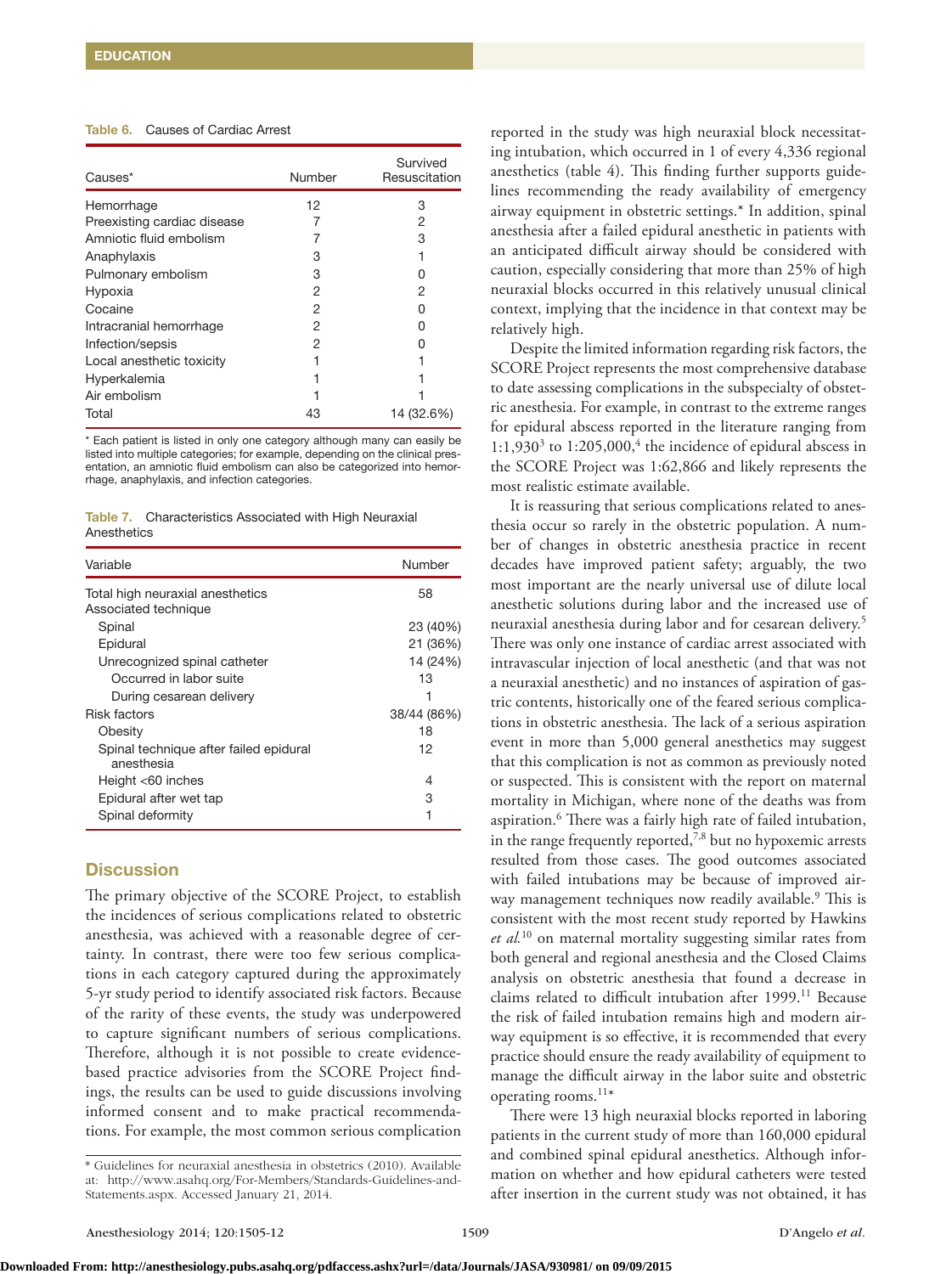been suggested that routine testing of epidural catheters for inadvertent intrathecal or intravenous placement is unnecessary for two reasons: aspiration of an epidural catheter for cerebrospinal fluid or blood after insertion has a high sensitivity and specificity, and the nearly universal use of dilute local anesthetic solutions during labor.<sup>12</sup> In addition, testing a catheter for misplacement does not guarantee proper placement as the majority of epidural anesthetics associated with high neuraxial block and maternal death in the 2009 Closed Claims report occurred after an uneventful test dose.<sup>11</sup> Because the loss of an airway in the uncontrolled labor and delivery setting can be catastrophic, it is recommended that the anesthesia provider remain ever vigilant for a misplaced epidural catheter.

Additional limitations of the SCORE Project include retrospective data collection, the relatively small number of participating institutions, a high percentage of academic institutions enrolled in the study, and the lack of funding for data monitors. Data collection and CDFs were standardized to facilitate consistent data entry and returned quarterly. In addition, the primary investigator at each institution was a SOAP member who voluntarily agreed to comply with the study protocol. Although the data were retrospectively collected, participation was limited to institutions with active quality assurance programs, so most of the complications were recorded and investigated or classified near to the time they occurred by personnel familiar with the clinical environment and context. It is likely these measures increased the likelihood that reliable information was returned to the central repository. There is no reason to doubt that participating institutions acted in good faith to supply reliable information quarterly. Nevertheless, without the use of study monitors and site visits, it cannot be guaranteed that institutions captured or reported every serious complication that occurred during the approximately 5-yr study period. Although data monitor use is an essential validation tool in large sustained databases,† there was no funding for data monitors or site visits.

The relatively high percentage of academic institutions participating in the study may have increased the number of total complications reported because academic institutions typically care for a larger percentage of high-risk patients, such as those with severe preeclampsia, morbid obesity, history of hemorrhage or with preexisting severe cardiac, and neurologic comorbidity, who in turn may be more likely to experience serious complications. Care is also predominantly delivered in these institutions by residents supervised in various ways by attending anesthesiologists, which could affect complication rates. Conversely, academic centers may be better staffed and equipped to care for patients with complicated pregnancies or anesthesia complications, which may in theory reduce the risk of developing a serious complication

or of catastrophic outcomes. Despite this limitation, comparison of the SCORE Project results with other databases demonstrates strikingly similar findings. Examples include the incidence of cesarean delivery and maternal mortality. According to the U.S. Center for Vital Statistics, the incidence of cesarean delivery from 2004 to 2009 was 31.2% compared with  $31.3\%$  observed in the SCORE Project.<sup>13–18</sup> In-hospital maternal mortality in the United States during this period was  $0.8:10,000$  births<sup>19</sup> compared with 0.98:10,000 in the SCORE Project. These similarities are reassuring and suggest that the data captured in the SCORE Project were reasonably representative of the U.S. population and practice.

Participating institutions were asked to report cardiac arrests and maternal deaths whether or not anesthesia related, because regardless of the cause, many of these events occur on the labor suite and anesthesia providers are involved in the resuscitation of these patients. It is estimated that anesthesia providers were involved in 98% of the cases of cardiac arrest and maternal death reported in the SCORE Project. Fortunately, only two of the cardiac arrests and none of the maternal deaths were related to anesthesia (tables 5 and 6). Although sepsis was found to be the leading cause of maternal death in the latest triennial report,<sup>20</sup> obstetric hemorrhage remains a leading cause of maternal mortality and was the leading cause of maternal death in the SCORE Project. It may be that septic deaths often occur outside the labor and delivery suite and were not captured by the reporting system of SCORE Project. Institutions that care for obstetric patients should consider the implementation of massive transfusion protocols that have been shown to reduce blood use and complications in the trauma population<sup>21</sup> and may have a role in the obstetric population.22,23

Although the SCORE Project captured information on more than 300,000 deliveries, this represents only 1.5% of the more than 20,000,000 U.S. births during the same time period.<sup>13-18</sup> Even though serious complications related to obstetric anesthesia are rare, a large number of births theoretically translate into a large number of complications. Extrapolating SCORE Project findings to the 20 million births suggests that as many as 640 failed intubations, 260 epidural abscesses, 65 epidural hematomas, 3,790 high neuraxial blocks, and 680 unrecognized spinal catheters occurred in the United States during the approximately 5-yr study period.

Obtaining information on many more complications is a worthwhile patient safety goal. Next steps in this process should include the creation of a national obstetric anesthesia database and/or a serious complication registry. Since the completion of the SCORE Project, there have been initiatives to create both a national anesthesia database and subspecialty complication registries. The American Society of Anesthesiologists created the Anesthesia Quality Institute in 2009 which launched its database the National Anesthesia Clinical

<sup>†</sup> The Society of Thoracic Surgeons National Database. Available at: [www.sts.org/national-database.](http://www.sts.org/national-database) Accessed January 21, 2014.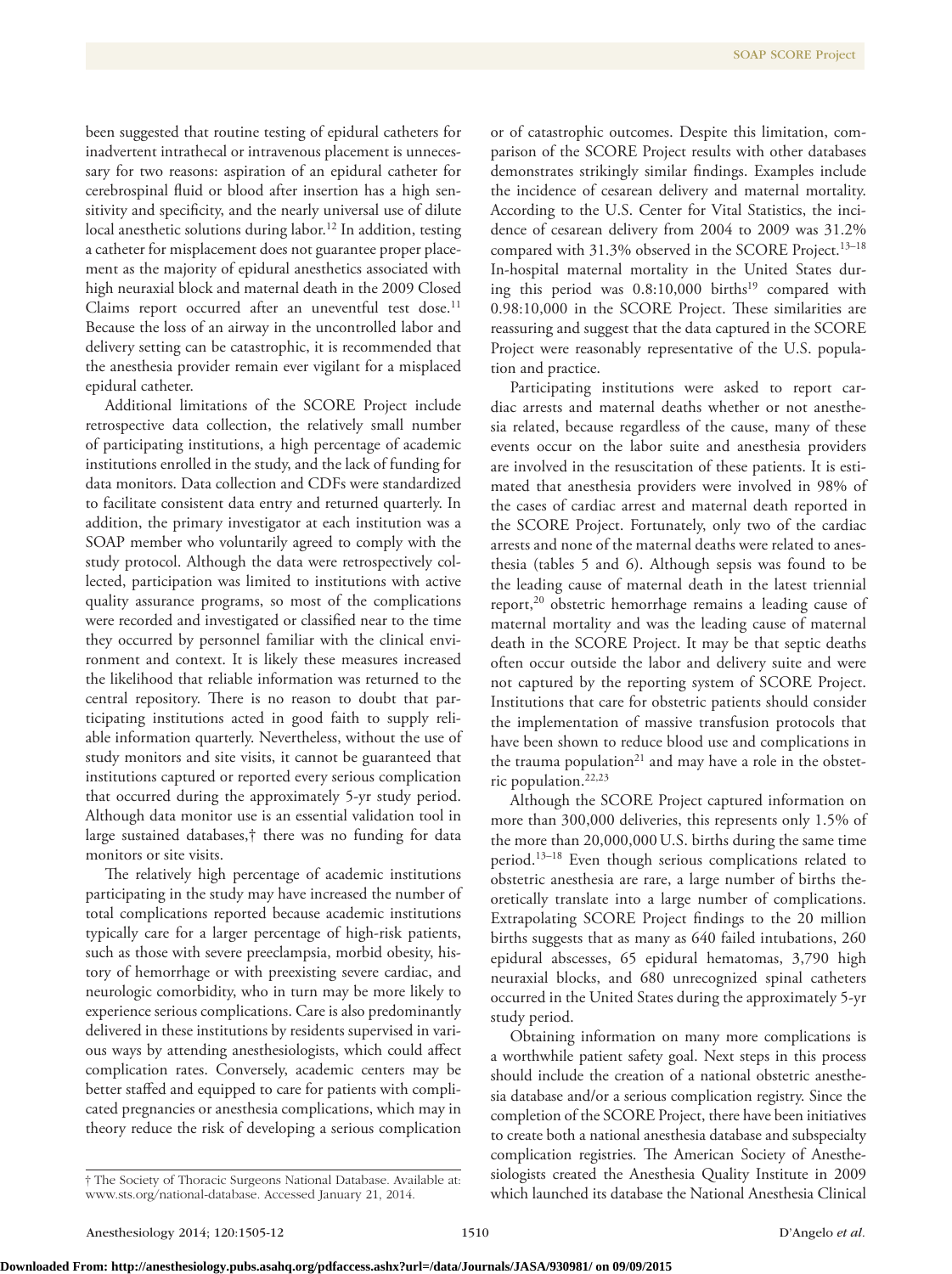Outcomes Registry in 2010‡ and SOAP is currently working with Anesthesia Quality Institute to create an Obstetric Anesthesia Complication Registry as part of the Anesthesia Quality Institute Anesthesia Incident Reporting System.§

## Acknowledgments

The authors thank the following project coordinators and institutions for their participation in the SCORE Project. Each coordinator obtained Institutional Review Board approval as appropriate, collected quality assurance information, and completed the necessary forms per protocol requirements. Without their efforts, the study would not have been possible: Curtis Baysinger, M.D., Vanderbilt University, Nashville, Tennessee; James Bates, M.D., University of Iowa, Iowa City, Iowa; Yaakov Beilin, M.D., Mount Sinai Hospital, New York, New York; John Collins, M.D., Lehigh Valley Hospital, Allentown, Pennsylvania; Anne Contendo, M.D., University of Arizona, Tuscon, Arizona; Robert D'Angelo, M.D., Wake Forest University, Winston-Salem, North Carolina; Libby Ellinas, M.D., Medical College of Wisconsin, Milwaukee, Wisconsin; Joy Hawkins, M.D., University of Colorado, Denver, Colorado; Dana Hershey, M.D., Carolinas Medical Center, Charlotte, North Carolina; Phil Hess, M.D., Beth Israel Deaconess Medical Center, Boston, Massachusetts; Joseph Hranac, M.D., St. Elizabeth Regional Medical Center, Lincoln, Nebraska; Kim Ku-Mie, M.D., Loyola University, Chicago, Illinois; Barbara Leighton, M.D., Washington University, Saint Louis, Missouri; Isaac Lowenwirt, M.D., New York Hospital Medical Center, New York, New York; Andy Malinow, M.D., University of Maryland, College Park, Maryland; Christy Morgan, M.D., St. John Mercy Medical Center, Saint Louis, Missouri; Luis Orosco, M.D., Women's Hospital of Texas, Houston, Texas; Kiki Palacios, M.D., Baylor College of Medicine, Houston, Texas; Lang Ha Pham, M.D., Presbyterian Hospital, Albuquerque, New Mexico; Michael Rochin, C.R.N.A., San Angelo Community Medical Center, San Angelo, Texas; Kenneth Rudman, M.D., Sparrow Hospital, Lansing, Michigan; Steve Schwalbe, M.D., Elmhurst Hospital Center, New York, New York; Grace Shih, M.D., University of Kansas, Lawrence, Kansas; Richard Smiley, M.D., Columbia University, New York, New York; Kathy Stack, M.D., Emory University, Atlanta, Georgia; Lawrence Tsen, M.D., Brigham and Women's Hospital, Boston, Massachusetts; Reyne Viergutz, M.D., Faith Regional Health Services, Norfolk, Nebraska; Scott Wheeler, M.D., University of Texas, Austin, Texas; Danny Wilkerson, M.D., University of Arkansas, Fayetteville, Arkansas; and Cynthia Wong, M.D., Northwestern University, Chicago, Illinois.

The Society for Obstetric Anesthesia and Perinatology (Milwaukee, Wisconsin) provided a \$6,000 grant to support data entry.

## Competing Interests

The authors declare no competing interests.

## **Correspondence**

Address correspondence to Dr. D'Angelo: Forsyth Medical Center, 3333 Silas Creek Parkway, Winston-Salem, North

§ The Anesthesia Incident Reporting System (AIRS). Available at: [www.aqihq.org/airs/airsIntro.aspx.](http://www.aqihq.org/airs/airsIntro.aspx) Accessed January 21, 2014.

Carolina 27103. [rdangelo@wakehealth.edu.](mailto:rdangelo@wakehealth.edu) This article may be accessed for personal use at no charge through the Journal Web site, [www.anesthesiology.org.](http://www.anesthesiology.org)

### References

- 1. Scott DB, Tunstall ME: Serious complications associated with epidural/spinal blockade in obstetrics: A two-year prospective study. Int J Obstet Anesth 1995; 4:133–9
- 2. Jenkins JG: Some immediate serious complications of obstetric epidural analgesia and anaesthesia: A prospective study of 145,550 epidurals. Int J Obstet Anesth 2005; 14: 37–42
- 3. Wang LP, Hauerberg J, Schmidt JF: Incidence of spinal epidural abscess after epidural analgesia: A national 1-year survey. Anesthesiology 1999; 91:1928–36
- 4. Moen V, Dahlgren N, Irestedt L: Severe neurological complications after central neuraxial blockades in Sweden 1990– 1999. Anesthesiology 2004; 101:950–9
- 5. Bucklin BA, Hawkins JL, Anderson JR, Ullrich FA: Obstetric anesthesia workforce survey: Twenty-year update. Anesthesiology 2005; 103:645–53
- 6. Mhyre JM, Riesner MN, Polley LS, Naughton NN: A series of anesthesia-related maternal deaths in Michigan, 1985–2003. Anesthesiology 2007; 106:1096–104
- 7. Quinn AC, Milne D, Columb M, Gorton H, Knight M: Failed tracheal intubation in obstetric anaesthesia: 2 yr national case-control study in the UK. Br J Anaesth 2013; 110: 74–80
- 8. McDonnell NJ, Paech MJ, Clavisi OM, Scott KL; ANZCA Trials Group: Difficult and failed intubation in obstetric anaesthesia: An observational study of airway management and complications associated with general anaesthesia for caesarean section. Int J Obstet Anesth 2008; 17:292–7
- 9. Tsen LC, Pitner R, Camann WR: General anesthesia for cesarean section at a tertiary care hospital 1990–1995: Indications and implications. Int J Obstet Anesth 1998; 7:147–52
- 10. Hawkins JL, Chang J, Palmer SK, Gibbs CP, Callaghan WM: Anesthesia-related maternal mortality in the United States: 1979–2002. Obstet Gynecol 2011; 117:69–74
- 11. Davies JM, Posner KL, Lee LA, Cheney FW, Domino KB: Liability associated with obstetric anesthesia: A closed claims analysis. Anesthesiology 2009; 110:131–9
- 12. Norris MC, Fogel ST, Dalman H, Borrenpohl S, Hoppe W, Riley A: Labor epidural analgesia without an intravascular "test dose". Anesthesiology 1998; 88:1495–501
- 13. Martin JA, Hamilton BE, Sutton PD, Ventura SJ, Menacker F, Kirmeyer S: Births: Final data for 2004. Natl Vital Stat Rep 2006; 55:1–101
- 14. Martin JA, Hamilton BE, Sutton PD, Ventura SJ, Menacker F, Kirmeyer S, Munson ML: Births: Final data for 2005. Natl Vital Stat Rep 2007; 56:1–103
- 15. Martin JA, Hamilton BE, Sutton PD, Ventura SJ, Menacker F, Kirmeyer S, Mathews TJ: Births: Final data for 2006. Natl Vital Stat Rep 2009; 57:1–102
- 16. Martin JA, Hamilton BE, Sutton PD, Ventura SJ, Mathews TJ, Kirmeyer S, Osterman JK: Births: Final data for 2007. Natl Vital Stat Rep 2010; 58:1–85
- 17. Martin JA, Hamilton BE, Sutton PD, Ventura SJ, Mathews TJ, Osterman MJ: Births: Final data for 2008. Natl Vital Stat Rep 2010; 59:1, 3–71
- 18. Martin JA, Hamilton BE, Ventura SJ, Osterman MJ, Kirmeyer S, Mathews TJ, Wilson EC: Births: Final data for 2009. Natl Vital Stat Rep 2011; 60:1–70
- 19. Callaghan WM, Creanga AA, Kuklina EV: Severe maternal morbidity among delivery and postpartum hospitalizations in the United States. Obstet Gynecol 2012; 120:1029–36
- 20. Cantwell R, Clutton-Brock T, Cooper G, Dawson A, DrifeJ, Garrod D, Harper A, Hulbert D, Lucas S, McClure J,

<sup>‡</sup> The Anesthesia Quality Institute (AQI) and the National Anesthesia Clinical Outcomes Registry (NACOR). Available at: [www.aqihq.](http://www.aqihq.org) [org.](http://www.aqihq.org) Accessed January 21, 2014.